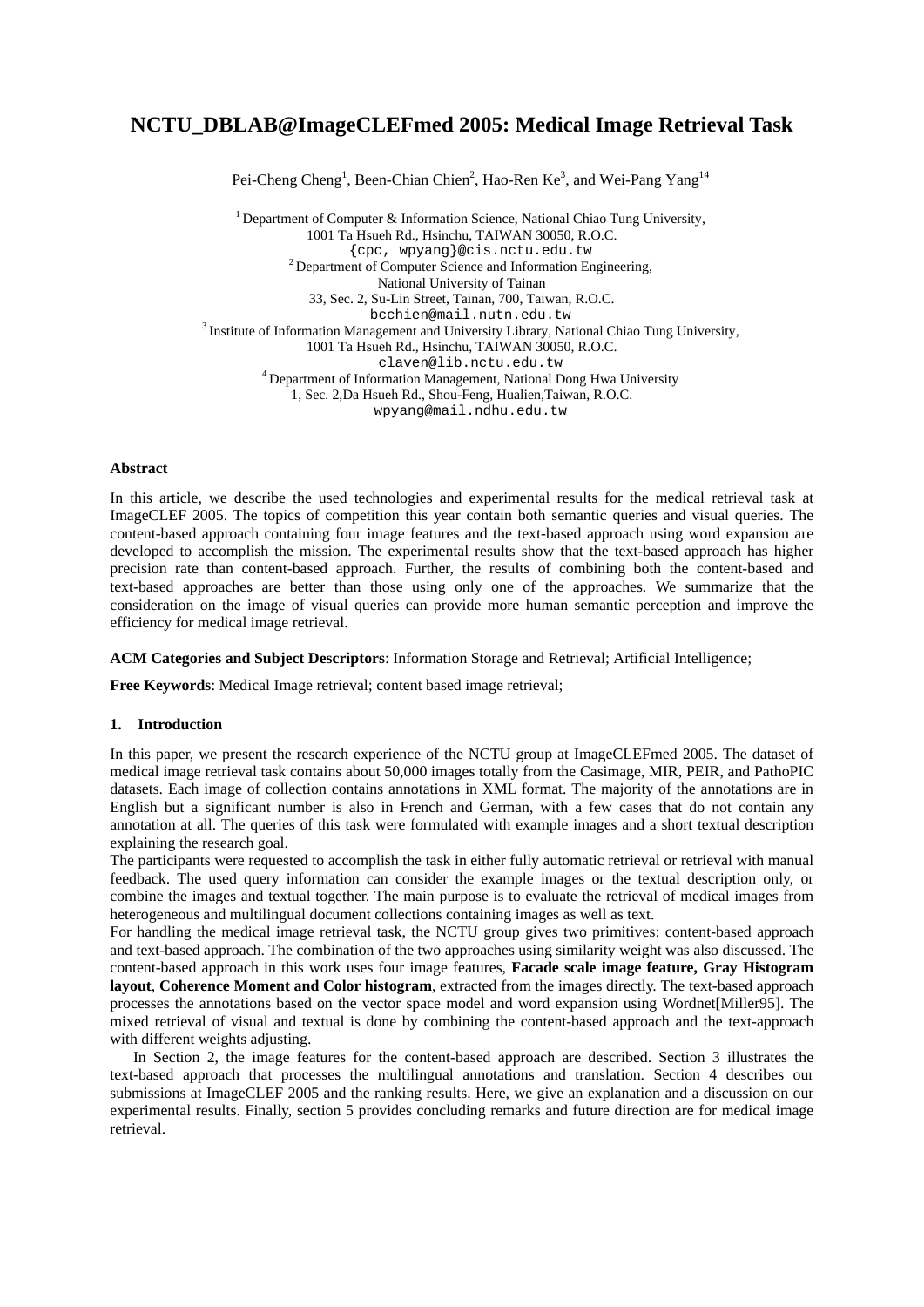#### **2. Image features**

This section describes the features used in the paper for the ImageCLEF 2005 evaluation. In an image retrieval system, image features are extracted from pixels of image. For fast response time, image features used must be concise, and for precision, image features is used must contain meaningful information to represent the image itself. Image feature can retrieval the image in visual. In this paper we adopt several image features we have proposed [Cheng 04] which image features have good performance in medical image application.

In designing the image features, to emphasize the contrast of an image and handle images with less illuminative influence, we normalize the value of a pixel before quantization. In [Cheng 04] we proposed a relative normalization method. First, we cluster a whole image into four clusters by the K-means clustering method [Han01]. We sort the four clusters ascendant according to their mean values. After clustering, we shift the mean of the first cluster to value 50 and the fourth cluster to 200; then, each pixel in a cluster is multiplied by a relative weight to normalize. Let  $m_{c1}$  be the mean value of cluster 1 and  $m_{c4}$  is the mean value of cluster 4. The normalization formula of pixel  $p(x,y)$  is defined in Eq. (1).

$$
p(x, y)_{normal} = (p(x, y) - (m_{c1} - 50)) \times \frac{200}{(m_{c4} - m_{c1})}
$$
 (1)

After normalization, we scale an image into common 128\*128 pixels and extract image features.

#### **2.1 Facade scale image feature**

The pixel values of an image are trivial and straight-forward features. For computational efficiency, images are always scaled to a common small size and compared using the Euclidean distance. [Keysers04] has shown that in the optical character recognition and medical image retrieval based on facade image features have obtained excellent results. In this work we scale down an image into 8×8 pixels to form a 64 feature vectors as facade scale image feature.

# **2.2 Gray Histogram layout**

Histogram [Swain91] is a prime image feature for image information retrieval. Histogram method is invariant in image rotation, it is easy to implement and have good result in color image indexing. Because radiotherapy medical image only consists of gray level, the spatial relationship becomes very important. Medical images always contain particular anatomic regions (lung, liver, head, and so on); therefore, similar images have similar spatial structures. We divide an image into nine sections and calculate their histogram respectively. After normalization, the gray values are quantized into 16 levels for computational efficiency.

In the gray histogram, the gray value may be quantized into several bins to improve the similarity between adjacent bins. We set an interval range δ to extend the similarity of each gray value. The histogram layout feature estimates the probability of each gray level that appears in a particular area. The probability equation is defined in Eq. (2), where  $\delta$  is set to 10, where  $p_i$  is a pixel of the image, and *m* is the total number of pixels. The gray histogram layout of an image has a total of 144 bins.

$$
h_{c_i}(I) = \frac{\sum_{j=1}^{m} \frac{[p_j - \frac{\delta}{2}, p_j + \frac{\delta}{2}] \cap c_i}{\delta}}{m} \tag{2}
$$

#### **2.3 Coherence Moment**

One of the problems to design an image representation is the semantic gap. The state-of-the-art technology still cannot reliably identify objects. The coherence moment feature attempts to describe the features from the human's viewpoint in order to reduce the semantic gap.

We cluster an image into four classes by the K-means algorithm. After clustering an image into four classes, we calculate the number of pixels  $(COH<sub>k</sub>)$ , mean value of gray value  $(COH<sub>u</sub>)$  and standard variance of gray value (COHρ) in each class. For each class, we group connected pixels into eight directions as an object. If an object is bigger than 5% of the whole image, we denote it as a big object; otherwise it is a small object. We count how many big objects (COH<sub>0</sub>) and small objects (COH<sub>0</sub>) are in each class, and use COH<sub>0</sub> and COH<sub>0</sub> as parts of image features.

Since we intend to know how the reciprocal effects among pixels, so we use the smooth method on the image. If the spatial distribution of pixels of two images is similar, they will also be similar after smoothing. If their spatial distributions are quite different, they may have a different result after smoothing. After smoothing, we cluster an image into four classes and calculate the number of big objects  $(COH<sub>r</sub>)$  and small objects  $(COH<sub>m</sub>)$ . Each pixel will be influenced by its neighboring pixels. Two close objects of the same class may be merged into one object. Then, we can analyze the variation between the two images before and after smoothing. The coherence moment of each class form a seven-feature vector,  $(COH_{\kappa}, COH_{\mu}, COH_{\nu}, COH_{\nu}, COH_{\nu}, COH_{\nu}$ ,  $COH_{\kappa}$ ,  $COH_{\kappa}$ ). The coherence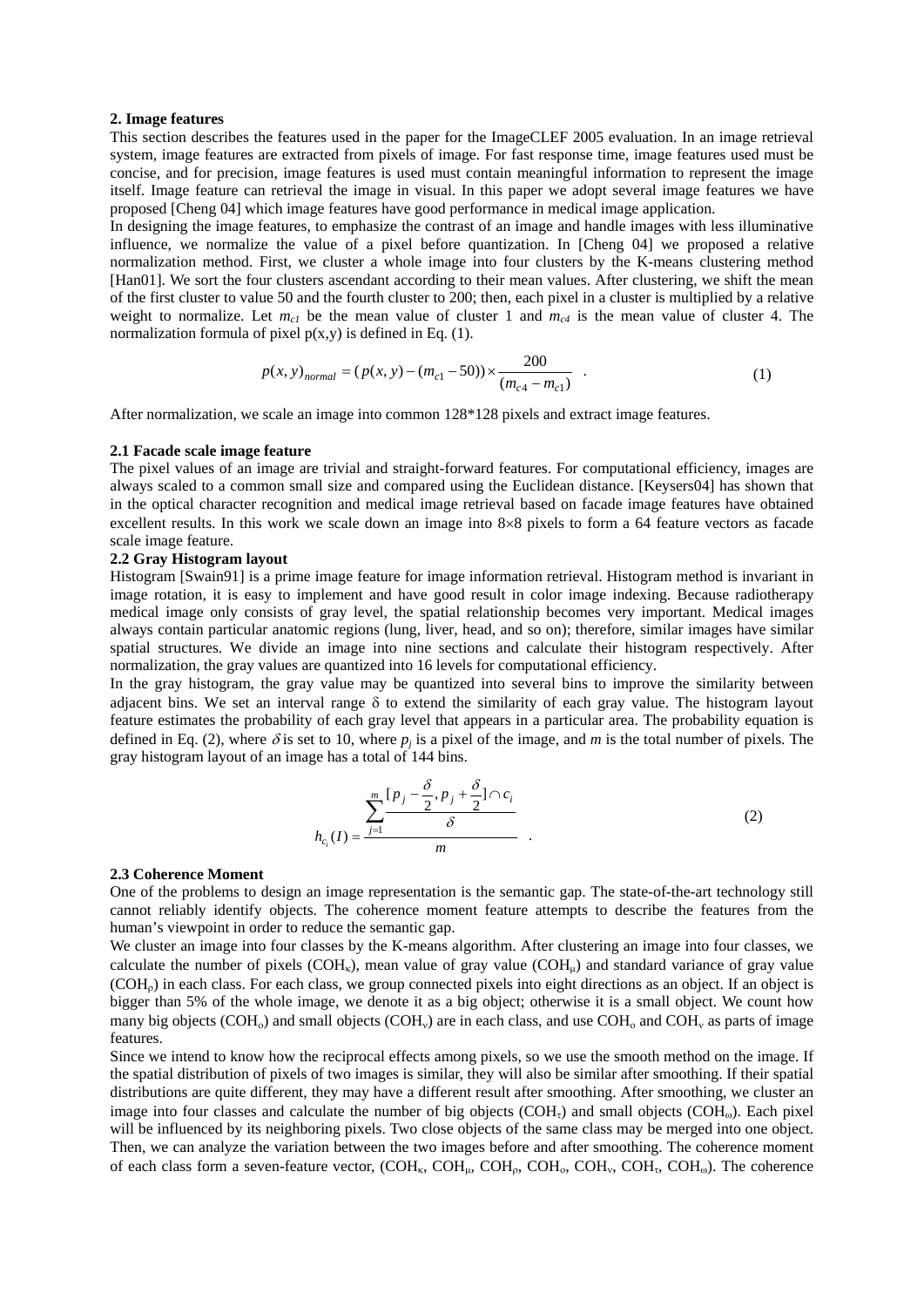moment of an image is a 56-feature vector that combines the coherence moments of the four classes. **2.4 Color histogram Features** 

Color histogram [Swain91] is a basic method and has good performance for representing image content. The color histogram method gathers statistics about the proportion of each color as the signature of an image. In our work, the colors of an image are represented in the HSV (Hue/ Saturation/ Value) space, which is believed closer to human perception than other models, such as RGB (Red/ Green/ Blue) or CMY (Cyan/ Magenta/ Yellow). We quantize the HSV space into 18 hues, 2 saturations, and 4 values, with additional 4 levels of gray values; as a result, there are a total of 148 (i.e.,  $18 \times 2 \times 4+4$ ) bins. Let *C* ( $|C| = m$ ) a set of colors (i.e., 148 bins),  $P_I(Q_I)$  is represented as Eq. [\(3\)](#page-2-0), which models the color histogram  $H(P_I)$  ( $H(Q_I)$ ) as a vector, in which each bucket  $h_{c_i}$ 

counts the ratio of pixels of  $P_I(Q_I)$  in color  $c_i$ .

$$
P_{I} = , \quad Q_{I} =
$$
\n(3)

<span id="page-2-0"></span>In many previous studies, each pixel is only assigned a single color. Consider the following situation:  $I_1$ ,  $I_2$  are two images, all pixels of  $I_1$  and  $I_2$  fall into  $c_i$  and  $c_{i+1}$  respectively;  $I_1$  and  $I_2$  are indeed similar to each other, but the similarity computed by the color histogram will regard them as different images. To address the problem, we set an interval range δ to extend the color of each pixel and introduce the idea of a partial pixel as shown in  $Eq.(4)$ ,

$$
h_{c_i}(P_i) = \frac{\sum_{p \in P_i} \frac{|\alpha_p - \beta_p|}{\delta}}{|\,P_i\,|} \tag{4}
$$

Let  $c_{i-1}$ ,  $c_i$ , and  $c_{i+1}$  stand for a color bin, a solid line indicate the boundary of  $c_i$ ,  $p$  is the value of a pixel,  $[p-\frac{\delta}{2}, p+\frac{\delta}{2}]$  denotes the interval range  $\delta$ , the shadow part,  $[\alpha_p, \beta_p]$ , is the intersection of  $[p-\frac{\delta}{2}, p+\frac{\delta}{2}]$ and *c<sub>i</sub>*. The contributions of the pixel to *c<sub>i</sub>* and *c<sub>i-1</sub>* are computed as  $\frac{|a_p - \beta_p|}{\delta}$  and  $\frac{|(p - \delta/2) - a_p|}{\delta}$ , respectively. It is clear that a pixel has its contributions not only to  $c_i$  but also to its neighboring bins.

Using the modified color histogram, the similarity of two color images *q* and *d* is defined in Eq. (5):

SIMcolor(H(q), H(d)) = 
$$
\frac{H(q) \cap H(d)}{|H(q)|} = \frac{\sum_{i=1}^{n} \min(h_i(q), h_i(d))}{\sum_{i=1}^{n} h_i(q)}
$$
 (5)

#### **2.5 color/gray feature**

The medical image collection of the ImageCLEF 2005 evaluation contains gray and color images. In color images, users are usually attracted by the change of colors more than the positions of objects. Thus, the effective feature in query a color image is different from query a gray image. The image have an obvious feature is whether the image is color or gray value image. When the user queries an image by example, the system first determines whether the example is color or grayscale. We calculate the color histogram, if the four bins of gray values occupy more than 80% of the whole image, we decide that the query image is gray; otherwise it is color. If the input is a color image, then we set the weight parameter denoted by "C"; if the query image is detected gray valued image, we use the weight parameter denote by "G" as show in Table 1 and Table 2.

#### **3. Textual Vector Representation**

In the ImageCLEFmed collections of annotations are in English, French and German. The overall multilingual search process is show in Fig. 1. Given an initial query Q, the system performs the cross-language retrieval, and returns a set of relevant documents to user. We use the representation expressing a query as a vector in the vector space model [Salton83]. The Textual Vector Representation is defined as following. Let  $W(|W| = n)$  be the set of significant keywords in the corpus. For a document *D*, its textual vector representation (i.e.,  $D_T$ ) is defined as Eq. (6),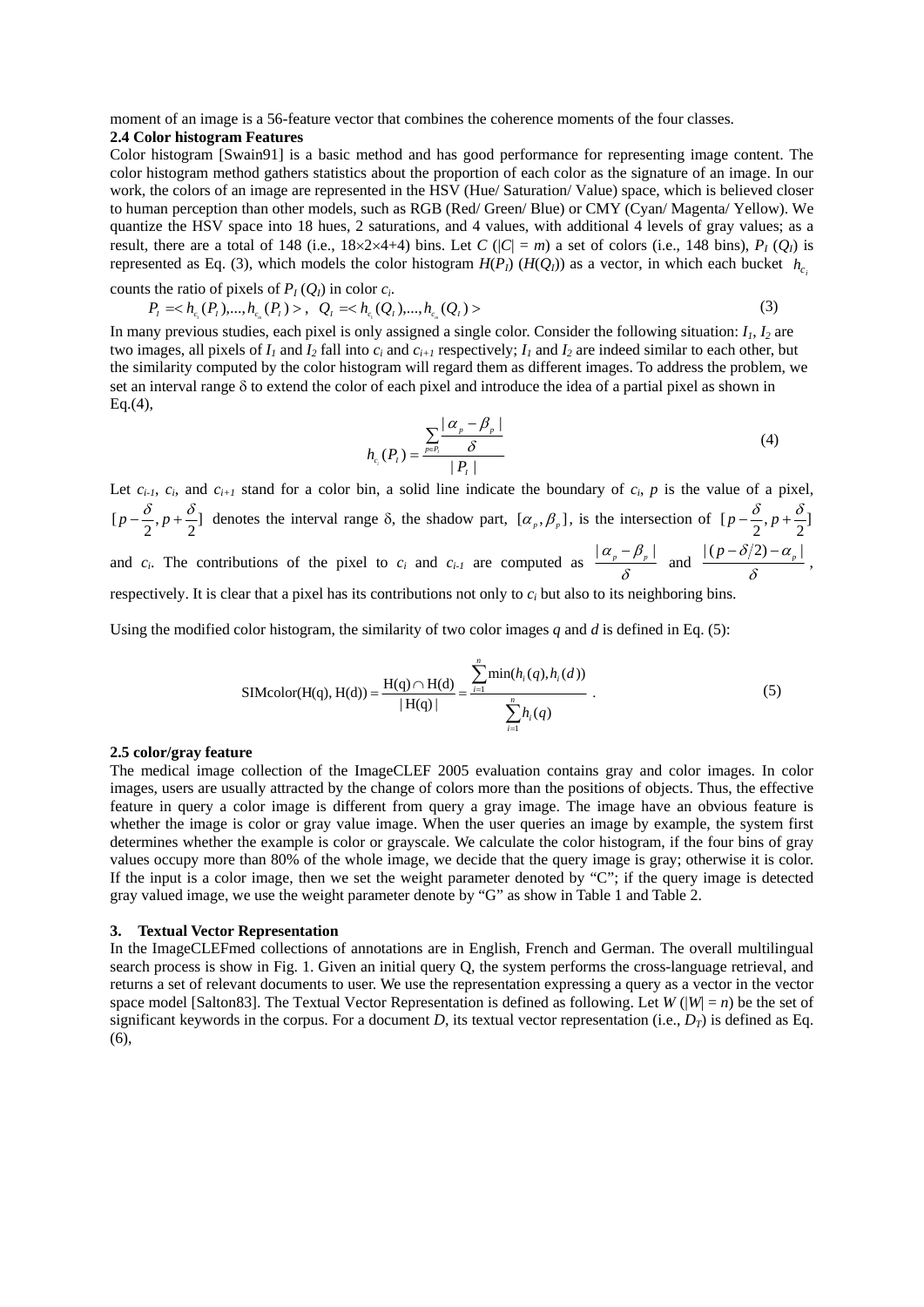

Figure 1: Text based multilingual query translation flowchart

$$
D_T = \langle w_{t_1}(D_T), ..., w_{t_n}(D_T) \rangle \tag{6}
$$

where the *n* dimensions indicate the weighting of a keyword  $t_i$  in  $D_T$ , which is measured by TF-IDF [Salton83], as computed in Eq.(7);

$$
w_{t_i}(D_T) = \frac{tf_{t_i, D_T}}{\max tf} \times \log \frac{N}{n_{t_i}}
$$
\n<sup>(7)</sup>

In Eq.(7),  $\frac{f_i, D_T}{\max t}$  $tf_{t_i,D_T}$  $\frac{\partial f_i}{\partial r}$  stands for the normalized frequency of  $t_i$  in  $D_T$ , max *tf* is the maximum number of max *tf* 

occurrences of any keyword in  $D_T$ , *N* indicates the number of documents in the corpus, and  $n_{t_i}$  denotes the number of documents in whose caption *t <sup>i</sup>* appears.

In the above, we introduce the textual vector representation for documents. As for q query Q, one problem is that since  $Q_T$  is given in English, it is necessary to translate  $Q_T$  into French and German, which is the languages used in the document collection.

A short query usually cannot cover as many useful search terms as possible because of the lack of sufficient words. We perform the query expansion process to add new terms to the original query. The additional search terms is taken from a thesaurus – WordNet [Miller95]. For each expansion English term, it is then translated into one or several corresponding French and German words by looking it up in a dictionary<sup>1</sup>.

Assume AfterExpansion( $Q_T$ ) = { $e_1$ ,..., $e_h$ } is the set of all English words obtained after query expansion and query translation, it is obvious that  $After Expansion(Q_T)$  may contain a lot of words which are not correct translations or useful search terms. To resolve the translation ambiguity problem, we define *word co-occurrence relationships* to determine final query terms. If the co-occurrence frequency of  $e_i$  and  $e_j$  in the corpus is greater than a predefined threshold, both  $e_i$  and  $e_j$  are regarded as useful search terms.

So far, we have a set of search terms, *AfterDisambiguity*  $(Q_T)$ , which is presented as Eq.(8),

AfterDisambiguity(
$$
Q_T
$$
) = { $e_i$ ,  $e_j$  |  $e_i$ ,  $e_j$  ∈ AfterTranslation( $Q_T$ )  
& $e_i$ ,  $e_j$  have a significant co-occurrence  
(8)

After giving the definition of AfterDisambiguity( $Q_T$ ), for a query  $Q$ , its textual vector representation (i.e.,  $Q_T$ ) is defined in Eq. [\(9\)](#page-3-1),

$$
Q_T = \langle w_{t_1}(Q_T), ..., w_{t_n}(Q_T) \rangle
$$
\n(9)

<span id="page-3-1"></span>where $w_{t_i}(Q_T)$  is the weighting of a keyword  $t_i$  in  $Q_T$ , which is measured as Eq.

[\(10\),](#page-4-0)  $w_{c}$ ,  $(Q_T)$  indicates whether there exists an  $e_i \in AfterDisambiguity$   $(Q_T)$ .

In Eq.

1

<span id="page-3-0"></span><sup>1</sup> http://www.freelang.net/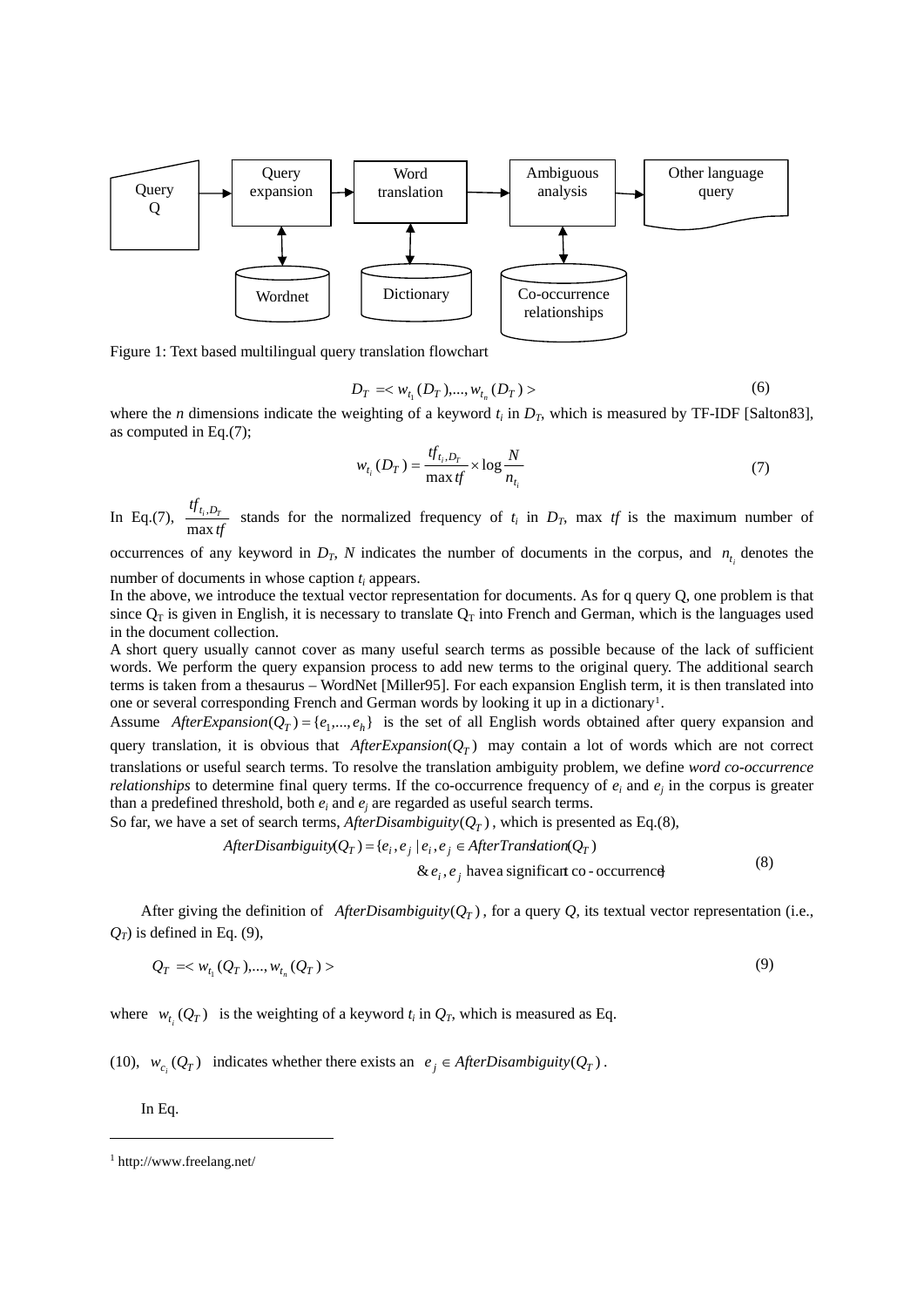(10), *W* is the set of significant keywords as defined before,  $\frac{tf_{t_i, Q_T}}{\max t}$  $\frac{\partial f_{i_1}, Q_T}{\partial x}$  stands for the normalized frequency of  $t_i$ in *AfterDisambiguity*  $(Q_T)$ , max*tf* is the maximum number of occurrences of any keyword in  $AfterDisambiguity(Q_T)$ , N indicates the number of images in the corpus, and  $n_{t_i}$  denotes the number of

<span id="page-4-0"></span>images in whose caption *t <sup>i</sup>* appears.

$$
w_{t_i}(Q_T) = \begin{cases} \frac{tf_{t_i,Q_T}}{\max f} \times \log \frac{N}{n_{t_i}} \end{cases}
$$
 (10)

## **4. Submissions to the ImageCLEF 2005 Evaluation**

The entire ImageCLEFmed *library* consists of multiple collections (e.g., Casimage, PEIR, MIR, PathoPIC). Each *collection* is organized into cases that represent a group of related images and annotations. Each *case* consists of a group of images and an optional annotation. Each *image* is part of a case and has optional associated annotations, which consist metadata (e.g., HEAL tagging), and/or a textual annotation.

In the practice for medical images retrieval system, the doctor query by semantic sentence that is more convenience. After textual query, the system retrieves related images by annotation for user to browse. The user can further more rank the images in visually. Combine the textual and visually features will help the user find the desire image more precise. In ImageCLEF 2005, medical image retrieval task contains 25 queries for evaluation, the queries mixed visual image and semantic textual to retrieve desire images. The visually queries use image example to find similar images, each topic contain at least one image example. The semantic textual queries allow user query by a sentence, which some semantic concept are hard to derive from images directly. The goal of this task is to examine how the visual feature can improve the query result.

All submissions of participants in this task were classified into automatic runs and manual runs. The automatic runs means that the system at the query process without human manual intervened. In the automatic category, the methods can be classified into three sub-categories: Text only, Visual only and Mixed retrieval (visual and textual) according to the feature used. The category "Text only" means that systems use textual feature only to retrieve relevant images. "Visual only" category means that systems only use visual image feature without combine textual annotation to retrieve similar images. Mixed retrieval means the systems combine the visual and textual feature to retrieve images.

In this task, we have submitted ten runs for the mixed retrieval of automatic runs and six runs for the visual only of automatic runs. In the content-based approach, we combine four proposed image features by weighted adjusting to retrieve related images. The weight of features we set at the system initial and do not have any further user intervention while query is processing. Table 1 lists the query result of visual only runs and the setting weight of four image features. Table 2 lists the result of mixed retrieval runs and the setting weight of image features and textual features. The different of each runs is the weighted setting of features.

The query topics contain color and gray images. We first examine the queries image is color or gray image by **color/gray feature**. According to the image is color or gray set different weight for image features. In the Table 1, "C" denotes that query image is color image and "G" denotes that query image is gray image. We submit six runs for visual only category. The run, "nctu\_visual\_auto\_a8", has the better result in our experiment. The weight of each feature are set equal, it means that four image features have the same importance. The result also shows that visual only approach has a bottleneck because the query topics contain semantic queries.

| Submission runs        |           |     | The weight of Image features | Result |           |     |        |     |            |                 |
|------------------------|-----------|-----|------------------------------|--------|-----------|-----|--------|-----|------------|-----------------|
| Image features         | Coherence |     | Gray HIS                     |        | Color HIS |     | Facade |     | <b>MAP</b> | Rank of<br>runs |
| detected color or gray | C         | G   | C                            | G      | C         | G   | C      | G   |            |                 |
| nctu_visual_auto_a1    | 0.3       | 0.2 | 0.3                          | 0.5    |           | 0.2 |        |     | 0.0628     | 14              |
| nctu_visual_auto_a2    | 0.3       | 0.2 | 0.5                          | 0.3    | 0.3       | 0.5 |        |     | 0.0649     | 10              |
| nctu_visual_auto_a3    | 0.5       |     | 0.5                          |        |           | 0.5 |        |     | 0.0661     | 8               |
| nctu_visual_auto_a5    | 0.1       | 0.2 | 0.1                          | 0.5    |           | 0.5 | 0.5    |     | 0.0631     | 13              |
| nctu_visual_auto_a7    | 0.3       | 0.2 | 0.3                          | 0.5    |           | 0.2 |        | 0.5 | 0.0644     | 11              |
| nctu_visual_auto_a8    | 1         |     |                              |        |           |     |        |     | 0.0672     | 7               |

Table 1: The query result of visual only runs and the weight of visual image features

The setting weights of mixed runs and results are listed in the table 2. The result of run8, run9 and run10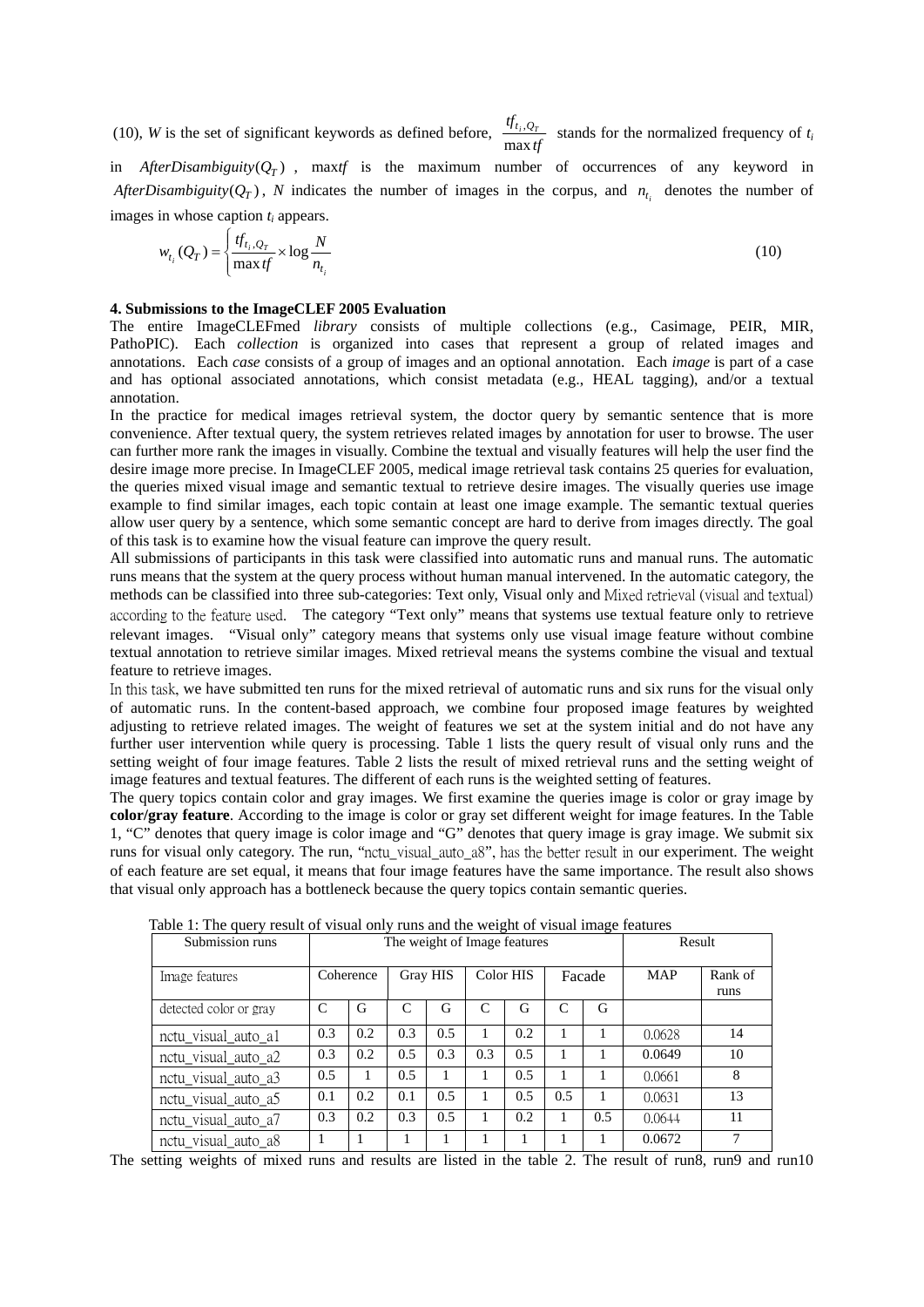illustrate that combine the visual and textual feature will get better results than single features. Run8 assume that the significant of visual and textual feature are equal. Run9 emphasizes the weight of visual features and Run10 emphasizes the weight of textual features. The result shows that text-based approach is better than content-based approach, but the content-based approach can improve the textual result.

| Submission runs          | The weight of Image features |     |          |     |           |     |        |     |        |     |         |     |            |        |
|--------------------------|------------------------------|-----|----------|-----|-----------|-----|--------|-----|--------|-----|---------|-----|------------|--------|
| Image features           | Coherenc<br>e                |     | Gray HIS |     | Color HIS |     | Facade |     | visual |     | textual |     | <b>MAP</b> | Rank   |
| Detected color or gray   | $\mathsf{C}$                 | G   | C        | G   | C         | G   | C      | G   | C      | G   | C       | G   |            |        |
| nctu visual+Text auto 1  | 0.3                          | 0.2 | 0.3      | 0.5 |           | 0.2 |        |     |        |     | 0.8     | 0.1 | 0.2276     | 10     |
| nctu visual+Text auto 2  | 0.3                          | 0.2 | 0.5      | 0.3 | 0.3       | 0.5 |        |     |        |     | 0.8     | 0.1 | 0.2127     | 14     |
| nctu visual+Text auto 3  | 0.5                          | л.  | 0.5      |     |           | 0.5 |        |     |        |     | 0.8     | 0.1 | 0.2286     | 9      |
| nctu visual+Text auto 4  | 0.3                          | 0.2 | 0.3      | 0.5 |           | 0.2 |        |     |        |     |         | 0.2 | 0.2389     | 3      |
| nctu visual+Text auto 5  | 0.1                          | 0.2 | 0.1      | 0.5 |           | 0.5 | 0.5    |     |        |     | 0.8     | 0.1 | 0.2246     | 12     |
| nctu visual+Text auto 6  | 0.3                          | 0.2 | 0.3      | 0.5 |           | 0.2 |        |     |        |     |         |     | 0.2318     | $\tau$ |
| nctu visual+Text auto 7  | 0.3                          | 0.2 | 0.3      | 0.5 |           | 0.2 | Ι.     | 0.5 |        |     | 0.8     | 0.1 | 0.2265     | 11     |
| nctu visual+Text auto 8  | -1                           |     |          |     |           |     |        |     |        |     |         |     | 0.2324     | 6      |
| nctu visual+Text auto 9  |                              |     |          |     |           |     |        |     |        |     | 0.1     | 0.1 | 0.0906     | 22     |
| nctu visual+Text auto 10 |                              |     |          |     |           |     |        |     | 0.1    | 0.1 |         |     | 0.1941     | 15     |

Table 2: The result of mixed retrieval runs and the weight of visual image features and textual features

# **5. Conclusions and future work**

ImageCLEF 2005 medical image retrieval task offers a good test platform to evaluate the ability of image retrieval technologies. There are totally 112 runs submitted for this task. The results of the evaluation show that the method we proposed is excellent. Our best result rank by MAP is 3, there are one better system than us.

In the experiment result, we find that content-based approach retrieving similar images rely on visual feature, which has less semantic expansion. The text-based approach has better performance than content-based approach. Combine the textual and visual features will get best result.

The results in the medical retrieval task show that weighted setting between the features is very important. The variation between different settings of weight is extreme. Suitable weight adjusting will improves the results.

## **References**

[Manjunath96] B. S. Manjunath and W. Y. Ma, "Texture features for browsing and retrieval of large image data" *IEEE Transactions on Pattern Analysis and Machine Intelligence*, (Special Issue on Digital Libraries), Vol. 18 (8), August 1996, pp. 837-842.

[Flickner95] M. Flickner, H. Sawhney, W. Niblack, J. Ashley, Q. Huang, B. Dom, M. Gorkani, J. Hafner, D. Lee, D. Petkovic, D. Steele, P. Yanker, Query by Image and Video Content: The QBIC system, *IEEE Computer* 28 (9) 1995, pp. 23-32.

[Carson99] C. Carson, M. Thomas, S. Belongie, J. M. Hellerstein, J. Malik, Blobworld: A system for region-based image indexing and retrieval, in: D. P. Huijsmans, A. W. M. Smeulders (Eds.), *Third International Conference On Visual Information Systems* (VISUAL' 99), no. 1614 in Lecture Notes in Computer Science, Springer{Verlag, Amsterdam, The Netherlands, 1999, pp. 509-516.

[Belongie98] S. Belongie, C. Carson, H. Greenspan, J. Malik, Color and texture based image segmentation using EM and its application to content-based image retrieval, in: *Proceedings of the International Conference on Computer Vision (ICCV'98)*, Bombay, India, 1998, pp. 675-682.

[Squire99] D. M. Squire, W. Muller, H. Muller, and J. Raki. Content-Based Query of Image Databases, Inspirations from Text Retrieval: Inverted Files, Frequency-Based Weights and Relevance Feedback. *In Scandinavian Conference on Image Analysis*, Kangerlussuaq, Greenland, June 1999, pp. 143-149,.

[Wang01] J. Z. Wang, J. Li, and G. Wiederhold. SIMPLIcity: Semantics-Sensitive Integrated Matching for Picture Libraries. *IEEE Transaction on Pattern Analysis and Machine Intelligence*, 23(9), September 2001, pp. 947-963.

[Han01] J. Han and M. Kamber, Data Mining: Concepts and Techniques. *Academic Press*, San Diego, CA, USA, 2001.

[Keysers04] D. Keysers, W. Macherey, H. Ney, and J. Dahmen. Adaptation in Statistical Pattern Recognition using Tangent Vectors. *IEEE transactions on Pattern Analysis and Machine Intelligence*, 26(2), February 2004, pp. 269-274.

[Swain91] Swain M.J. and D. H. Ballard, "Color Indexing", *International Journal of Computer Vision,* Vol. 7, 1991, pp.11-32.

[Cheng 04] P.C. Cheng, B.C. Chien, H.R. Ke, and W.P. Yang, *"KIDS's evaluation in medical image retrieval task at ImageCLEF 2004",* Working Notes for the CLEF 2004 Workshop September, Bath,UK , pp. 585-593.